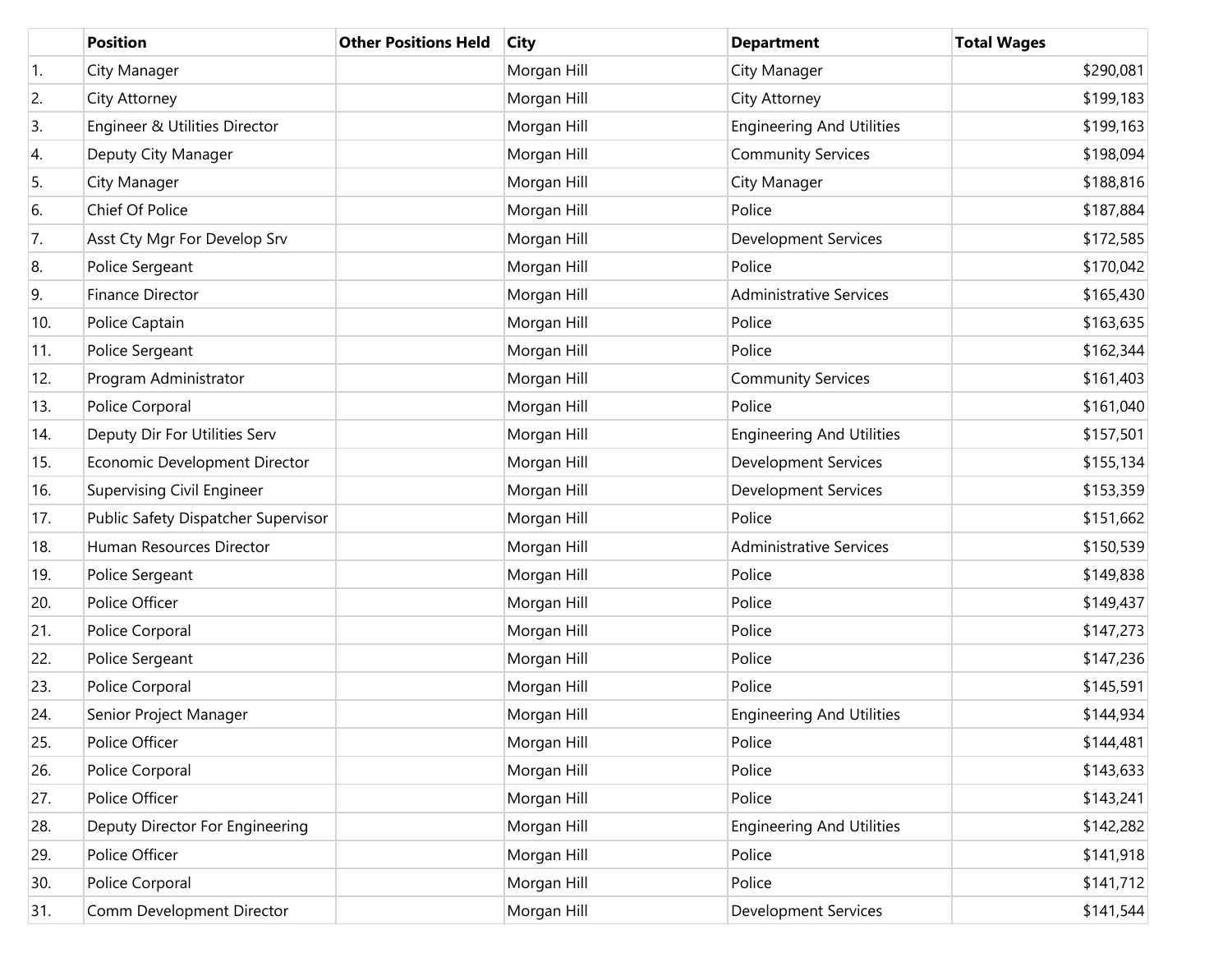| 32. | Police Officer                      | Morgan Hill | Police                           | \$140,355 |
|-----|-------------------------------------|-------------|----------------------------------|-----------|
| 33. | Police Officer                      | Morgan Hill | Police                           | \$139,959 |
| 34. | Police Sergeant                     | Morgan Hill | Police                           | \$139,764 |
| 35. | Police Officer                      | Morgan Hill | Police                           | \$139,369 |
| 36. | Police Sergeant                     | Morgan Hill | Police                           | \$136,339 |
| 37. | Public Safety Dispatcher            | Morgan Hill | Police                           | \$135,489 |
| 38. | Police Support Services Manger      | Morgan Hill | Police                           | \$133,954 |
| 39. | <b>Recreation Manager</b>           | Morgan Hill | <b>Community Services</b>        | \$132,717 |
| 40. | Police Officer                      | Morgan Hill | Police                           | \$132,325 |
| 41. | Police Corporal                     | Morgan Hill | Police                           | \$131,192 |
| 42. | Police Officer                      | Morgan Hill | Police                           | \$129,552 |
| 43. | <b>Building Manager</b>             | Morgan Hill | <b>Development Services</b>      | \$129,399 |
| 44. | Police Officer                      | Morgan Hill | Police                           | \$128,504 |
| 45. | Information Services Manager        | Morgan Hill | <b>Administrative Services</b>   | \$128,174 |
| 46. | Communication & Engagement<br>Mgr   | Morgan Hill | City Manager                     | \$127,698 |
| 47. | Police Officer                      | Morgan Hill | Police                           | \$126,858 |
| 48. | <b>Housing Manager</b>              | Morgan Hill | <b>Development Services</b>      | \$126,847 |
| 49. | Maintenance Manager                 | Morgan Hill | <b>Community Services</b>        | \$126,390 |
| 50. | Public Safety Dispatcher            | Morgan Hill | Police                           | \$125,873 |
| 51. | Police Officer                      | Morgan Hill | Police                           | \$125,794 |
| 52. | Police Officer                      | Morgan Hill | Police                           | \$125,476 |
| 53. | Police Officer                      | Morgan Hill | Police                           | \$124,845 |
| 54. | Interim Principal Planner           | Morgan Hill | <b>Development Services</b>      | \$124,080 |
| 55. | Police Officer                      | Morgan Hill | Police                           | \$123,695 |
| 56. | Police Officer                      | Morgan Hill | Police                           | \$122,011 |
| 57. | <b>Financial And Policy Analyst</b> | Morgan Hill | <b>Engineering And Utilities</b> | \$121,274 |
| 58. | <b>Budget Manager</b>               | Morgan Hill | <b>Administrative Services</b>   | \$121,269 |
| 59. | Police Officer                      | Morgan Hill | Police                           | \$120,429 |
| 60. | Police Officer                      | Morgan Hill | Police                           | \$120,098 |
| 61. | Police Officer                      | Morgan Hill | Police                           | \$119,900 |
| 62. | Police Officer                      | Morgan Hill | Police                           | \$119,318 |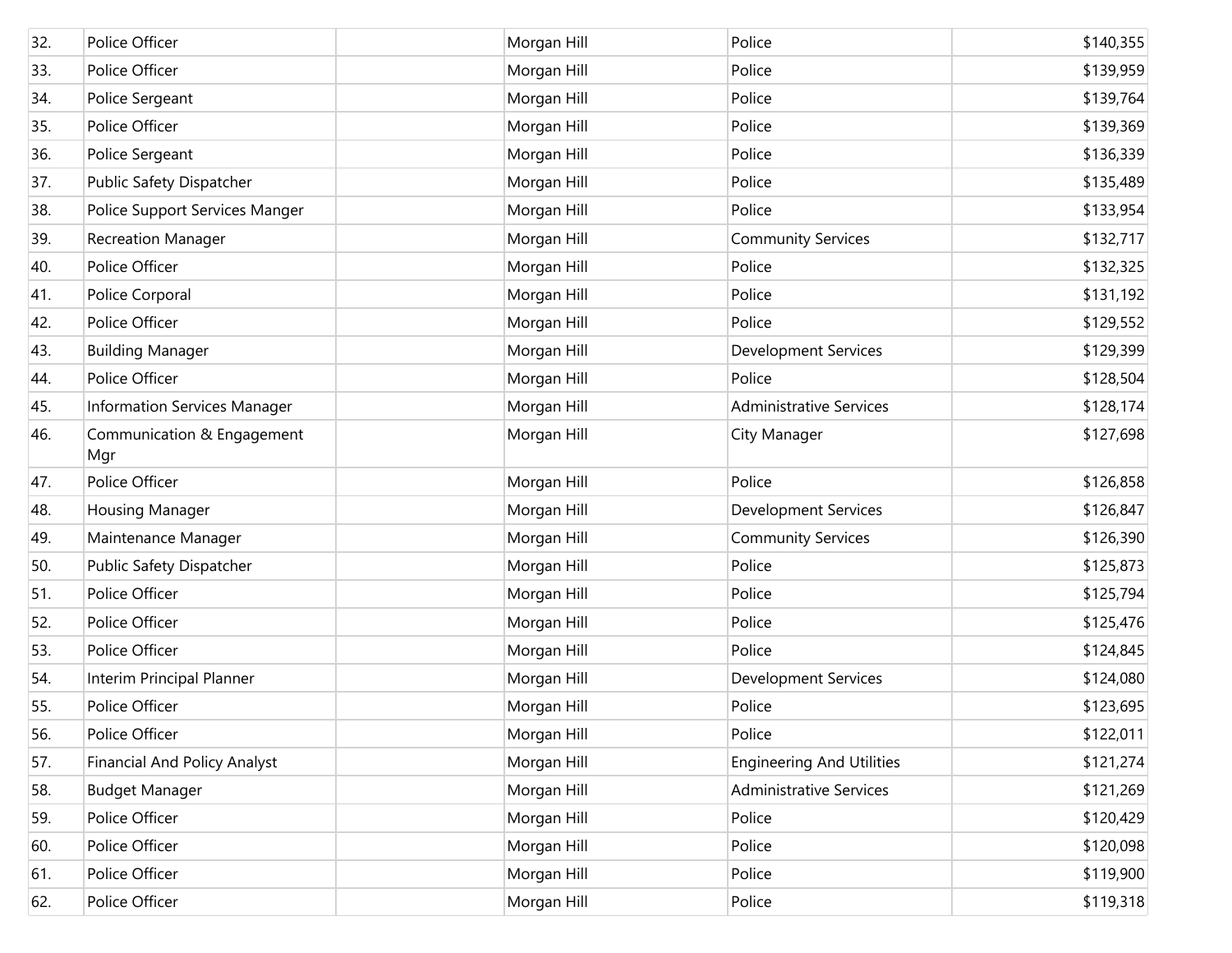| 63. | Associate Engineer                    |                | Morgan Hill | <b>Engineering And Utilities</b> | \$118,963 |
|-----|---------------------------------------|----------------|-------------|----------------------------------|-----------|
| 64. | Interim Sr Project Manager            |                | Morgan Hill | <b>Development Services</b>      | \$118,016 |
| 65. | Public Safety Dispatcher              |                | Morgan Hill | Police                           | \$117,609 |
| 66. | Interim Planning Manager              |                | Morgan Hill | <b>Development Services</b>      | \$116,535 |
| 67. | <b>Emergency Services Coordinator</b> |                | Morgan Hill | Police                           | \$116,437 |
| 68. | Senior Public Works Inspector         |                | Morgan Hill | <b>Engineering And Utilities</b> | \$116,324 |
| 69. | Police Officer                        |                | Morgan Hill | Police                           | \$116,144 |
| 70. | Police Officer                        |                | Morgan Hill | Police                           | \$115,974 |
| 71. | Police Officer                        |                | Morgan Hill | Police                           | \$115,955 |
| 72. | <b>Utility Supervisor</b>             |                | Morgan Hill | <b>Engineering And Utilities</b> | \$115,578 |
| 73. | <b>Accounting Manager</b>             |                | Morgan Hill | <b>Administrative Services</b>   | \$115,546 |
| 74. | Fire/Building Inspector               |                | Morgan Hill | <b>Development Services</b>      | \$115,170 |
| 75. | Economic Dev Coordinator              |                | Morgan Hill | <b>Development Services</b>      | \$112,744 |
| 76. | Multi Service Officer                 | Police Reserve | Morgan Hill | Police                           | \$112,054 |
| 77. | Police Officer                        |                | Morgan Hill | Police                           | \$111,661 |
| 78. | Public Safety Dispatcher              |                | Morgan Hill | Police                           | \$110,996 |
| 79. | Older Adult Services Supervisor       |                | Morgan Hill | <b>Community Services</b>        | \$110,750 |
| 80. | Police Analyst                        |                | Morgan Hill | Police                           | \$110,237 |
| 81. | Public Safety Dispatcher              |                | Morgan Hill | Police                           | \$108,484 |
| 82. | <b>Utility Supervisor</b>             |                | Morgan Hill | <b>Engineering And Utilities</b> | \$107,572 |
| 83. | Assistant Engineer                    |                | Morgan Hill | <b>Development Services</b>      | \$107,462 |
| 84. | Public Safety Dispatcher              |                | Morgan Hill | Police                           | \$106,494 |
| 85. | Sr Human Resources Analyst            |                | Morgan Hill | <b>Administrative Services</b>   | \$105,028 |
| 86. | Utility Worker II                     |                | Morgan Hill | <b>Engineering And Utilities</b> | \$103,624 |
| 87. | <b>Community Services Supervisor</b>  |                | Morgan Hill | <b>Community Services</b>        | \$103,566 |
| 88. | Information Systems Technician        |                | Morgan Hill | <b>Administrative Services</b>   | \$100,933 |
| 89. | Council Services & Records Mgr        |                | Morgan Hill | <b>Administrative Services</b>   | \$100,651 |
| 90. | Information Systems Technician        |                | Morgan Hill | <b>Administrative Services</b>   | \$100,523 |
| 91. | Maintenance Services Coordinator      |                | Morgan Hill | <b>Community Services</b>        | \$100,464 |
| 92. | Utility Worker II                     |                | Morgan Hill | <b>Engineering And Utilities</b> | \$96,676  |
| 93. | Code Enforcement Officer              |                | Morgan Hill | <b>Development Services</b>      | \$96,365  |
| 94. | Utility Worker II                     |                | Morgan Hill | <b>Engineering And Utilities</b> | \$95,028  |